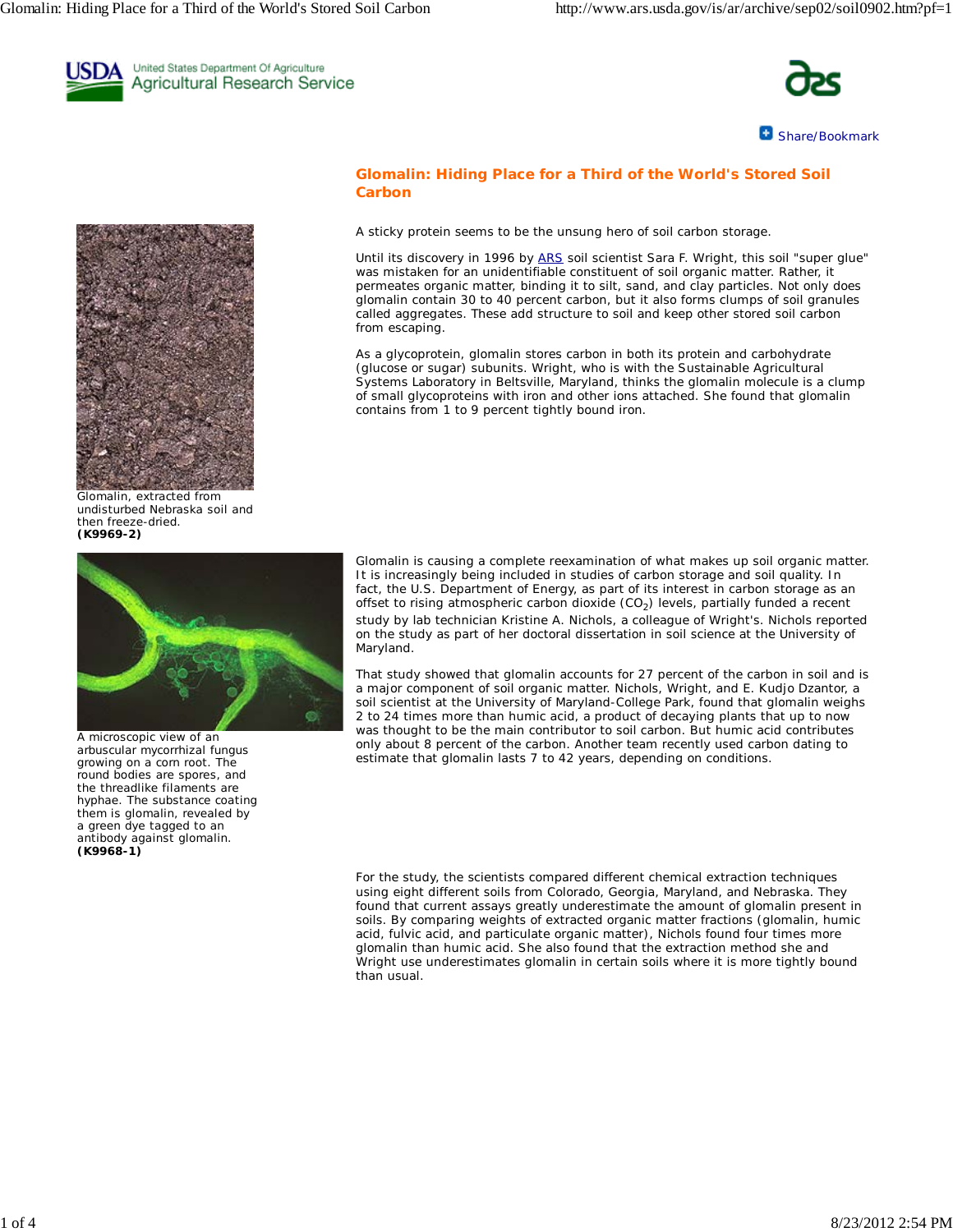

In her Beltsville laboratory, soil scientist Sara Wright examines a soil aggregate coated with glomalin, a soil protein she identified in 1996. **(K9972-1)**



Soil scientist Sara Wright (foreground) and technician Kristine Nichols use nuclear magnetic resonance to examine the molecular structure of extracted soil organic matter constituents. **(K9971-1)**



Technician Kristine Nichols checks the progress of corn plants growing in containers specially designed for glomalin production. **(K9973-1)**

In a companion study, Nichols, Wright, and Dzantor teamed up with ARS chemist Walter F. Schmidt to examine organic matter extracted from the same soils under a nuclear magnetic resonance (NMR) imager. They found that glomalin's structure differs from that of humic acid—or any other organic matter component—and has unique structural units.

In a current study in Costa Rica, partly funded by the National Science Foundation, Wright is using glomalin levels and root growth to measure the amount of carbon stored in soils beneath tropical forests. She is finding lower levels of glomalin than expected and a much shorter lifespan. "We think it's because of the higher temperatures and moisture in tropical soils," she explains. These factors break down glomalin.

Forests, croplands, and grasslands around the world are thought to be valuable for offsetting carbon dioxide emissions from industry and vehicles. In fact, some private markets have already started offering carbon credits for sale by owners of such land. Industry could buy the credits as offsets for their emissions. The expectation is that these credits would be traded just as pollution credits are currently traded worldwide.

## **How Does Glomalin Work?**

It is glomalin that gives soil its tilth—a subtle texture that enables experienced farmers and gardeners to judge great soil by feeling the smooth granules as they flow through their fingers.

Arbuscular mycorrhizal fungi, found living on plant roots around the world, appear to be the only producers of glomalin. Wright named glomalin after Glomales, the taxonomic order that arbuscular mycorrhizal fungi belong to. The fungi use carbon from the plant to grow and make glomalin. In return, the fungi's hairlike filaments, called hyphae, extend the reach of plant roots. Hyphae function as pipes to funnel more water and nutrients—particularly phosphorus—to the plants.

"We've seen glomalin on the outside of the hyphae, and we believe this is how the hyphae seal themselves so they can carry water and nutrients. It may also be what gives them the rigidity they need to span the air spaces between soil particles," says Wright.

As a plant grows, the fungi move down the root and form new hyphae to colonize the growing roots. When hyphae higher up on the roots stop transporting nutrients, their protective glomalin sloughs off into the soil. There it attaches to particles of minerals (sand, silt, and clay) and organic matter, forming clumps. This type of soil structure is stable enough to resist wind and water erosion, but porous enough to let air, water, and roots move through it. It also harbors more beneficial microbes, holds more water, and helps the soil surface resist crusting.

Scientists think hyphae have a lifespan of days to weeks. The much longer lifespan of glomalin suggests that the current technique of weighing hyphae samples to estimate fungal carbon storage grossly underestimates the amount of soil carbon stored. In fact, Wright and colleagues found that glomalin contributes much more nitrogen and carbon to the soil than do hyphae or other soil microbes.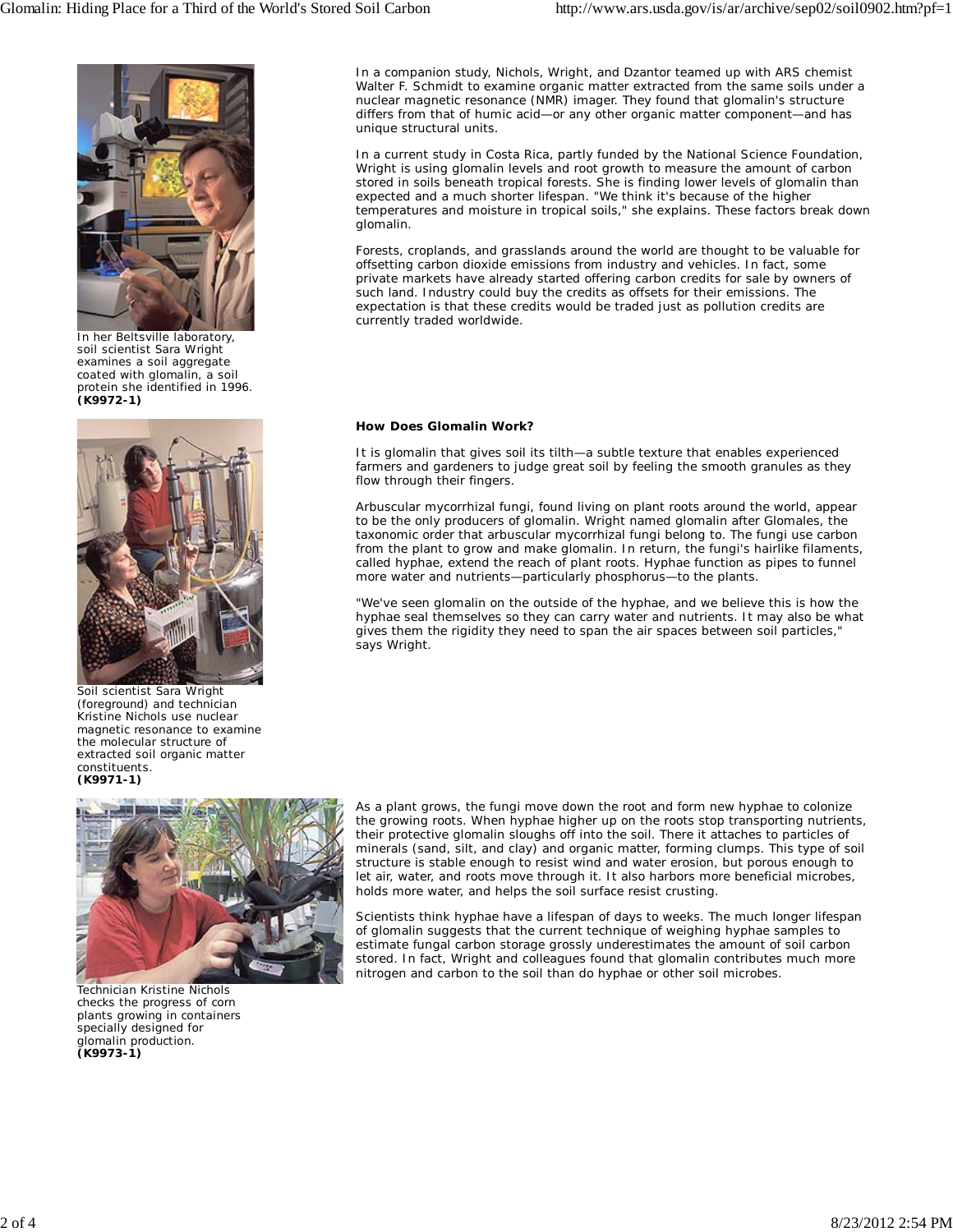

Dried samples of undisturbed soil (top row) and material left after extractable organic matter has been removed (bottom row). Although minerals are the most abundant components of soil, organic matter gives it life and health. Soil samples from left to right are from Maryland, Nebraska, Georgia, and Colorado. **(K9974-1)**

## **Rising CO2 Boosts Glomalin, Too**

In an earlier study, Wright and scientists from the University of California at Riverside and Stanford University showed that higher  $CO<sub>2</sub>$  levels in the atmosphere stimulate the fungi to produce more glomalin.

They did a 3-year study on semiarid shrub land and a 6-year study on grasslands in San Diego County, California, using outdoor chambers with controlled  $CO<sub>2</sub>$  levels. When  $CO<sub>2</sub>$  reached 670 parts per million (ppm)—the level predicted by mid to late century—hyphae grew three times as long and produced five times as much glomalin as fungi on plants growing with today's ambient level of 370 ppm.

Longer hyphae help plants reach more water and nutrients, which could help plants face drought in a warmer climate. The increase in glomalin production helps soil build defenses against degradation and erosion and boosts its productivity.

Wright says all these benefits can also come from good tillage and soil management techniques, instead of from higher atmospheric  $CO<sub>2</sub>$ .

"You're in the driver's seat when you use techniques proven to do the same thing as the higher  $CO<sub>2</sub>$  that might be causing global warming. You can still raise glomalin levels, improve soil structure, and increase carbon storage without the risks of the unknowns in global climate change," she says.

## **Putting Glomalin to Work**

Wright found that glomalin is very manageable. She is studying glomalin levels under different farming and ranching practices. Levels were maintained or raised by no-till, cover crops, reduced phosphorus inputs, and the sparing use of crops that don't have arbuscular mycorrhizal fungi on their roots. Those include members of the Brassicaceae family, like cabbage and cauliflower, and the mustard family, like canola and crambe.

"When you grow those crops, it's like a fallow period, because glomalin production stops," says Wright. "You need to rotate them with crops that have glomalinproducing fungi."

In a 4-year study at the Henry A. Wallace Beltsville (Maryland) Agricultural Research Center, Wright found that glomalin levels rose each year after no-till was started. No-till refers to a modern conservation practice that uses equipment to plant seeds with no prior plowing. This practice was developed to protect soil from erosion by keeping fields covered with crop residue.

Glomalin went from 1.3 milligrams per gram of soil (mg/g) after the first year to 1.7 mg/g after the third. A nearby field that was plowed and planted each year had only 0.7 mg/g. In comparison, the soil under a 15-year-old buffer strip of grass had 2.7 mg/g.

Wright found glomalin levels up to 15 mg/g elsewhere in the Mid-Atlantic region. But she found the highest levels—more than 100 mg/g—in Hawaiian soils, with Japanese soils a close second. "We don't know why we found the highest levels in Hawaii's tropical soils. We usually find lower levels in other tropical areas, because it breaks down faster at higher temperature and moisture levels," Wright says. "We can only guess that the Hawaiian soils lack some organism that is breaking down glomalin in other tropical soils—or that high soil levels of iron are protecting glomalin."

## **It's Persistent and It's Everywhere!**

The toughness of the molecule was one of the things that struck Wright most in her discovery of glomalin. She says it's the reason glomalin eluded scientific detection for so long.

"It requires an unusual effort to dislodge glomalin for study: a bath in citrate combined with heating at 250 °F for at least an hour," Wright says. "No other soil glue found to date required anything as drastic as this."

"We've learned that the sodium hydroxide used to separate out humic acid in soil misses most of the glomalin. So, most of it was thrown away with the insoluble humus and minerals in soil," she says. "The little bit of glomalin left in the humic acid was thought to be nothing more than unknown foreign substances that contaminated the experiments."

Once Wright found a way to capture glomalin, her next big surprise was how much of it there was in some soils and how widespread it was. She tested samples of soils from around the world and found glomalin in all.

"Anything present in these amounts has to be considered in any studies of plant-soil interactions," Wright says. "There may be implications beyond the carbon storage and soil quality issues—such as whether the large amounts of iron in